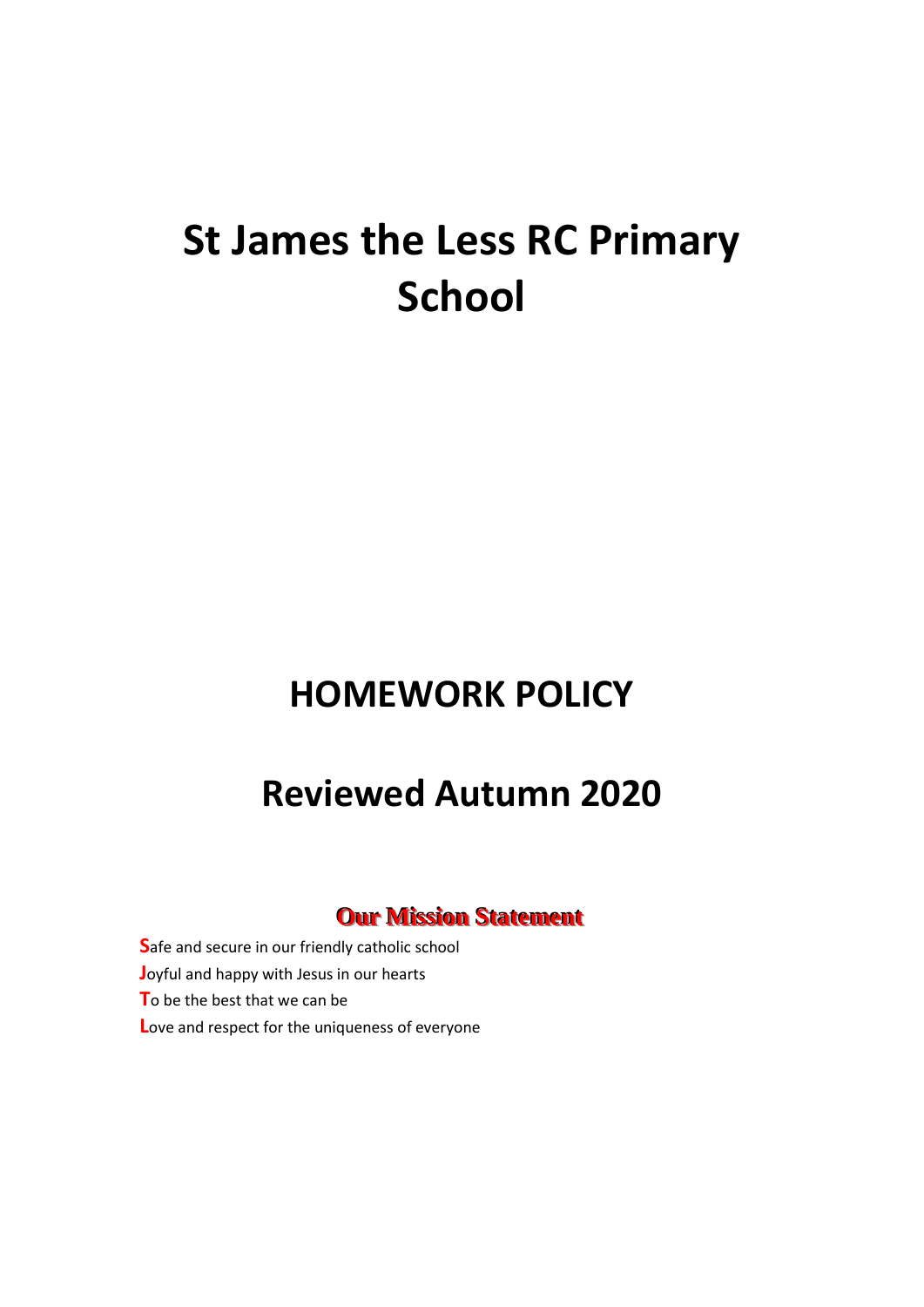# **Rationale**

Research has shown that homework or home activities can make an important contribution to children's progress at school. At St James the Less we value parents and carers as partners in their children's learning. Through a structured approach to homework we seek to develop a (continuous) structured programme that gives clear expectations each week.

#### **Purposes – To produce a consistent approach through the school**

- To help children progress towards independence and individual responsibility and develop long term strategies for independent learning.
- To ensure that parents/guardians have a clear understanding about expectations from themselves and their child.
- To extend learning experience via reinforcement and revision.
- To consolidate and reinforce children's skills, knowledge and understanding, particularly in Literacy and Numeracy.
- To provide opportunities for partnership between parents, pupils and school
- To provide opportunities for parents and pupils to work together and enjoy learning experiences.
- At Year 6 to prepare pupils for Secondary Transfer where they will be expected to complete two homework activities per night, approximately 30- 40 minutes each

#### **The Types of Homework**

Learning at home does not just mean completing worksheets and formal written exercises carried out without help from an adult. All children need to participate in purposeful, joint activities and tasks with an interested parent/carer. Talking together, playing games, reading together, learning facts, browsing the internet or visiting the library to find out about current topics are important. Everyday activities in the home can also support learning e.g. weighing food for dinner, carrying out money transactions when shopping etc can reinforce mathematical skills. It is particularly important that parents spend time speaking and listening to their children and provide a good role model. This promotes effective communication so that children interact appropriately by listening with concentration, choose language appropriate to the situation and use good manners. As children get older, learning at home will gradually become more varied and demanding. Although the emphasis will still be on parents and children working together, there should be increasing opportunities for children to develop the skills of independent learning. Much homework will be based on basic literacy and numeracy skills, often involving rote learning e.g. number facts, tables, spellings etc and regular reading sessions.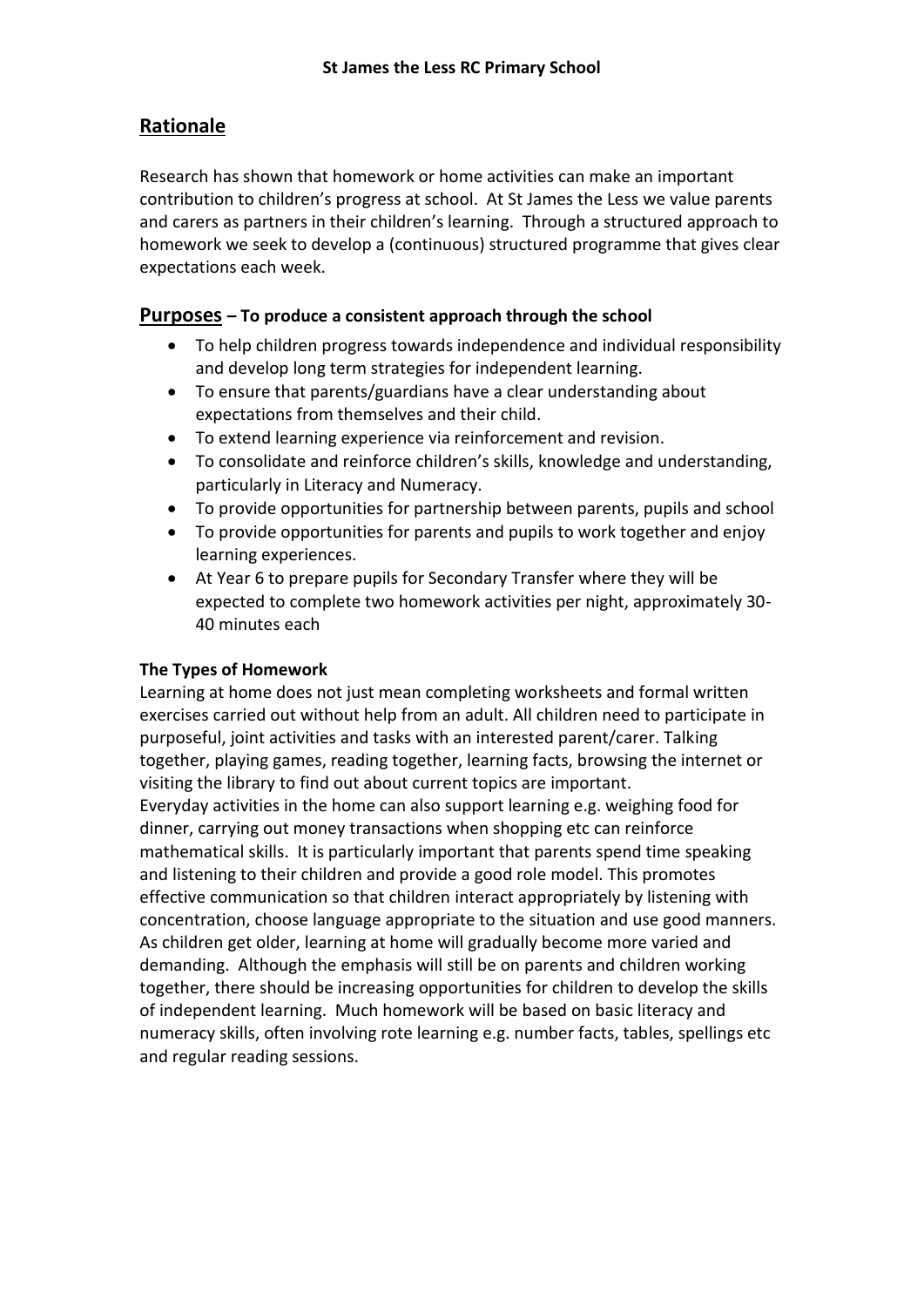# **Guidelines**

All teachers will ensure a letter is sent home at the start of each term to specify the homework requirements and detail the curriculum coverage throughout this period. In addition teachers in each class produce a half/termly overview of topic homework that is to be completed each week. In order to encourage children to complete homework Dojo points are allocated for each activity. Children complete topic homework in their homework book which is returned to school regularly.

#### **Early Years Foundations Stage (EYFS) and Year 1**

EYFS - to concentrate on Foundation Stage activities. No set time. Typical activities would include:

- Talking encouraging appropriate language and good listening skills.
- Reading books together and discussing the stories/information.
- Read stories, rhymes and poems to children.
- Find opportunities to count e.g. stairs, cups, plates
- Recognising sounds and practise letter sounds
- Practice in recognising high frequency words.
- Playing simple number games and board games as a family.
- Pencil control and handwriting skills.
- Research collecting objects or information to support different areas of the curriculum, especially R.
- Online Learning Mathletics

#### **Key Stage 1**

The recommended time for homework was originally set out at 1 hour per week although government guidelines abolished these stipulations. At St James the Less we believe that 1 hour per week is reasonable but will vary as each year progresses with Year 2 children carrying out more formal and structured activities by the Spring Term at the latest. Over the year this is to include a balance of reading, spellings, other literacy work and number work.

#### *Typical Activities:*

#### **Year 1 to Year 2**

- Talking encouraging appropriate language and good listening skills.
- Reading books together and discussing the stories/information.
- Read stories, rhymes and poems to children.
- Recognising sounds and practise letter sounds
- Practice in recognising and spelling high frequency words.
- Practice and recall number bonds to 10 and multiplication tables x2, x5, x10.
- Playing simple number games and board games as a family.
- Homework to reinforce and practise learning objectives.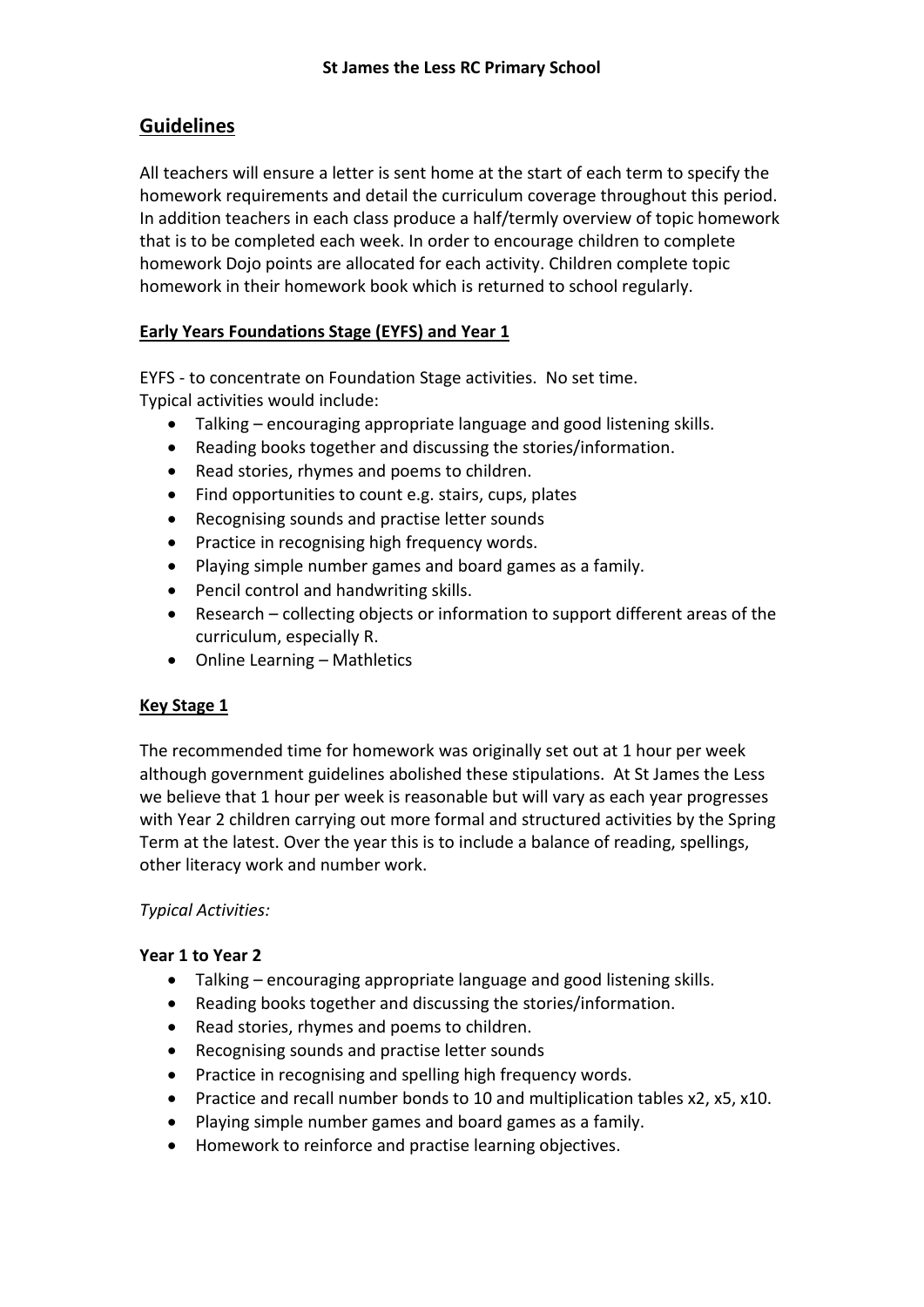- Pencil control and handwriting skills.
- Research collecting objects or information to support different areas of the curriculum, especially R.E.
- Online Learning Mathletics / Espresso / VLE etc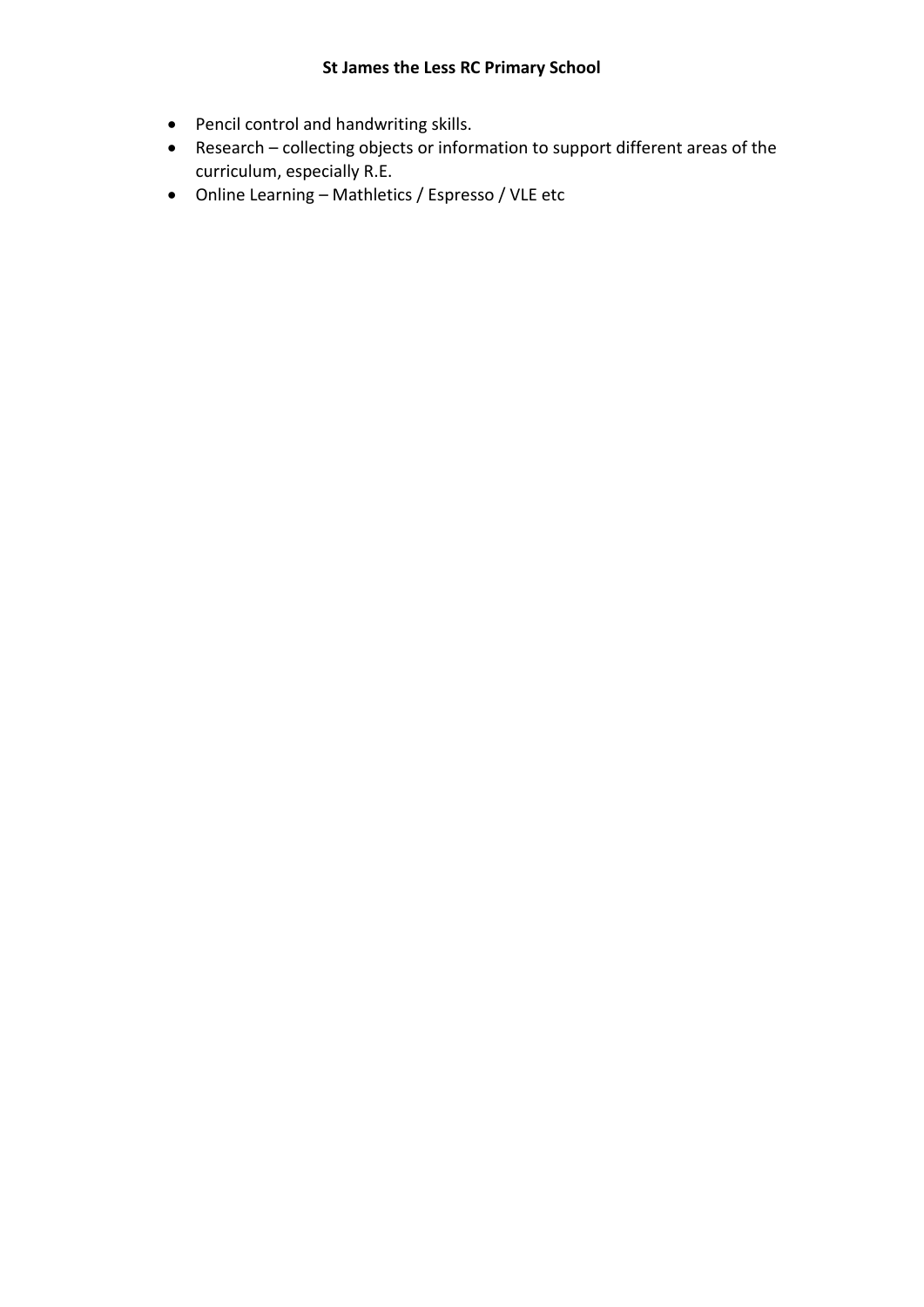#### **Key Stage 2**

#### **Years 3 & 4**

The recommended time for homework was originally set out at 1.5 hours per week which has recently been rescinded. Nonetheless, at St James the Less we feel this appropriate for our children. Over the year this is to include a balance of reading, spellings, other literacy work and number work and include occasional assignments in other subjects. Parents and Carers should expect to see a directed maths and literacy activity each week in addition to spellings, tables and reading.

#### *Typical activities:*

- Talking encouraging appropriate language and good listening skills.
- Reading books together and discussing the stories/information.
- Read stories, rhymes and poems to children.
- Practice in spelling high/medium frequency words.
- Practice and recall number bonds to 20 and multiplication tables up to 10 x10.
- Homework to practise and reinforce learning objectives in literacy and numeracy, especially R.E.
- Research and activities for subjects other than Literacy and numeracy
- Handwriting practice.
- Additional work for children on Intervention Strategies
- Online Learning Mathletics

#### **Years 5 & 6**

#### **Year 5**

- Talking encouraging appropriate language and good listening skills.
- Reading for practice and/or pleasure. Discussion of books with parents/carers.
- Spelling practice activities and investigations.
- Practise and recall quickly multiplication tables up to10 x10, including corresponding division facts e.g. I know  $3 \times 10$  is  $30$  so I know  $30 \div 3$  is 10.
- Homework to practise and reinforce learning objectives in literacy and numeracy.
- Research and activities for subjects other than Literacy and numeracy, especially R.E.
- Handwriting practice.
- Additional work for children on Intervention Strategies
- Online Learning Mathletics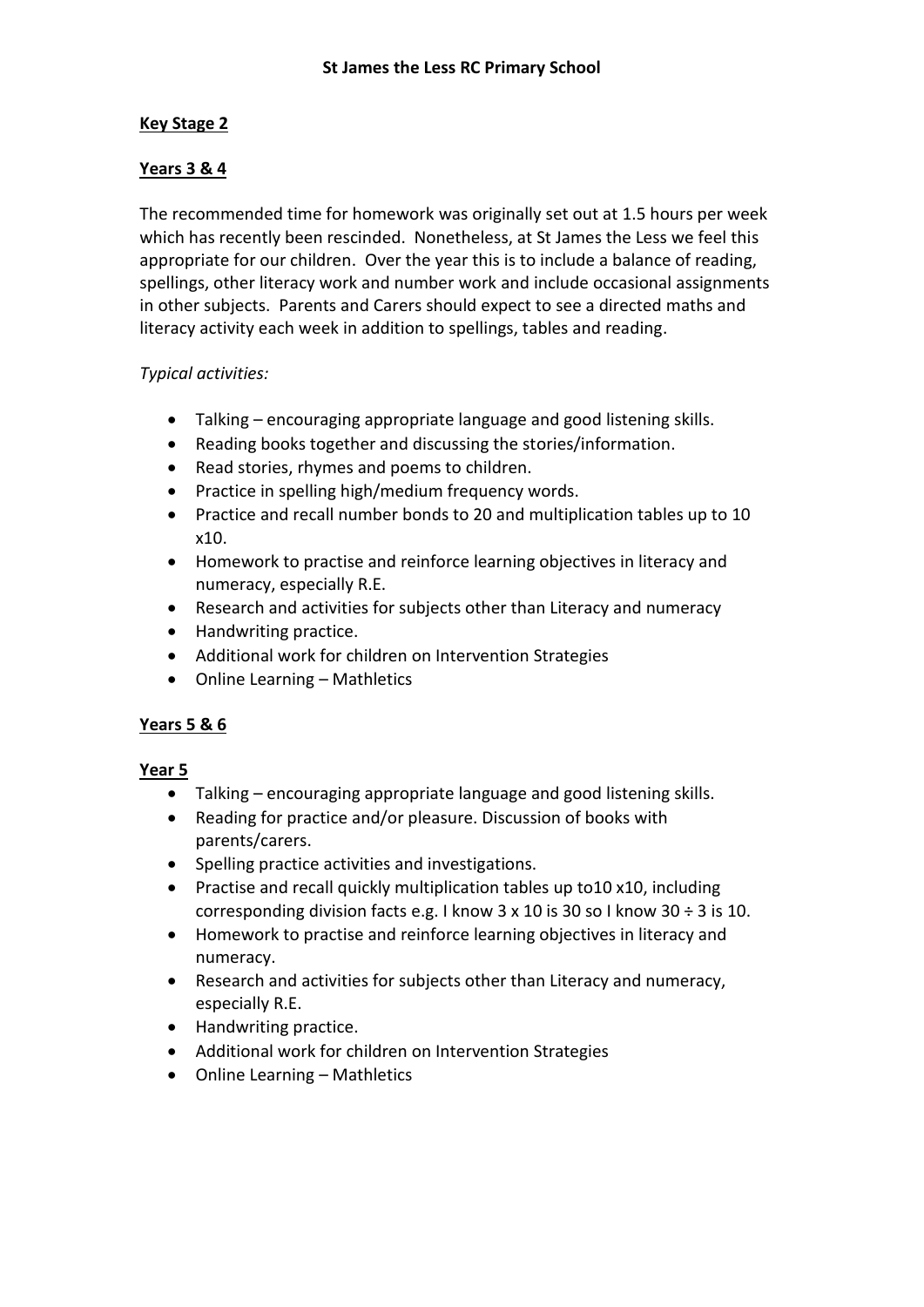Year 6

- Talking encouraging appropriate language and good listening skills.
- Reading for pleasure. Discussion of books with parents/carers.
- Spelling practice activities and investigations.
- Practise and recall quickly multiplication tables up to10 x10, including corresponding division facts e.g. I know  $3 \times 10$  is  $30$  so I know  $30 \div 3$  is  $10$
- Homework to practise and reinforce learning objectives in literacy and numeracy.
- Research and activities for subjects other than Literacy and numeracy, especially R.E.
- Handwriting practice.
- Additional work for children on Intervention Strategies.
- Preparation and revision for SATs.
- Online Learning Mathletics

The recommended time for homework is 2.5 hours per week. Over the year this is to be balanced out to include a regular weekly schedule with reading, spellings, other literacy work and number work. More work ranging across the curriculum such as literacy based projects. Each week there should be one maths and one language activity in addition to spellings, tables and reading.

#### **Homework Diary Year 5 & 6**

From Year 5 onwards all children will be given a Homework Diary to record set homework and for parents to sign.

 For all years homework set needs to be regular and it should allow for it being completed over a period of time not longer than a week. As most homework follows the daily learning it is recommended that homework is completed on the day it is given and handed in the next day.

#### **Home Readers**

*(See Home Reading Policy)*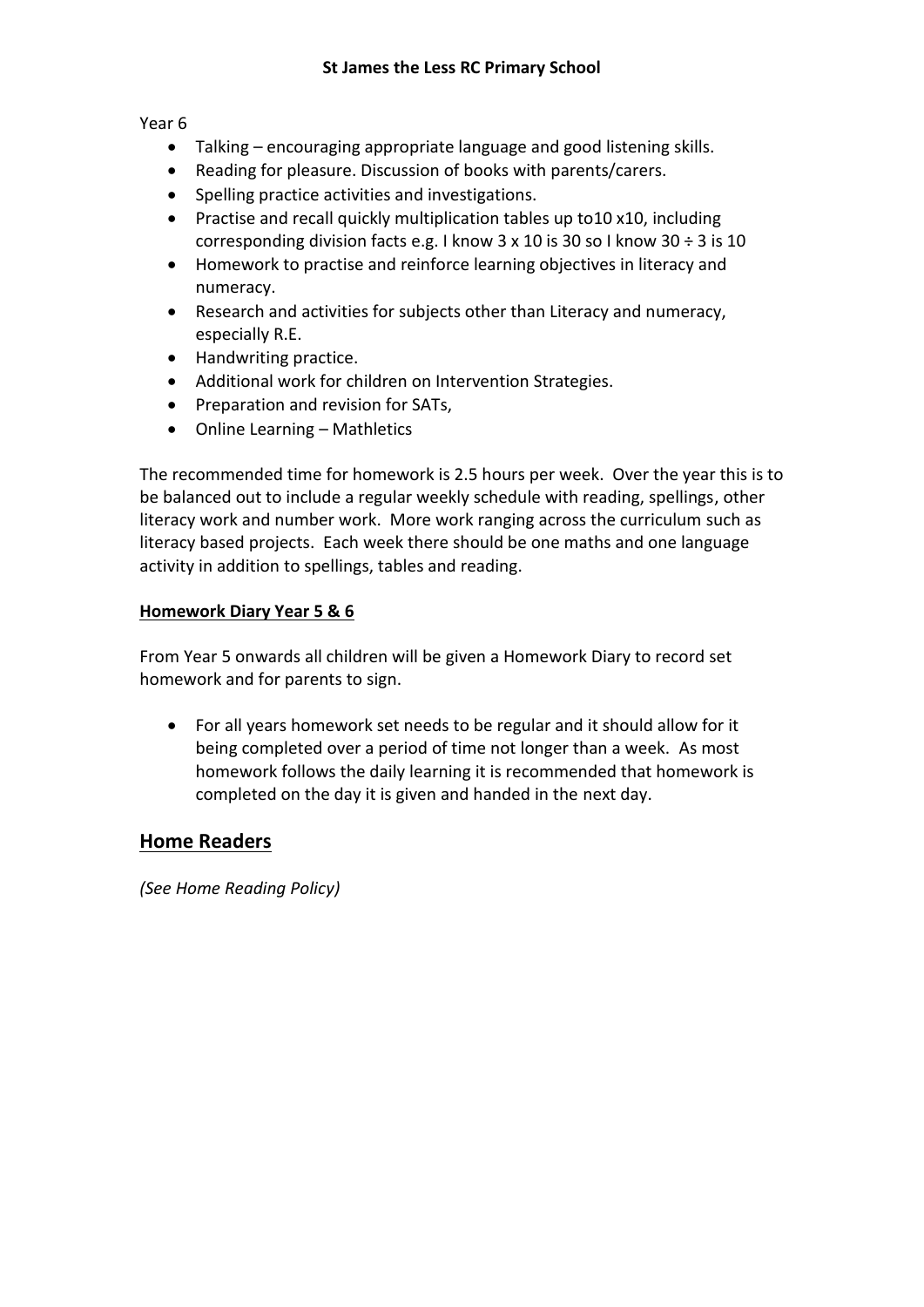### **Parents**

Parents will be sent information about homework from their child's class teacher at the beginning of each term or each half term if preferred by the teacher.

Where possible parents and carers are asked to:-

- Provide a reasonably peaceful, suitable place in which the children can do their homework.
- With younger children the work is designed so that adults become actively involved in the activities. Where it is a reading activity the parent may read with or, at times, to the children.
- Make it clear to children that they value homework, and support the school in explaining how it can help with learning.
- Encourage children and praise them as they are working and when they have completed their homework.
- Give immediate feedback to the child on how they are doing and help them where necessary.
- Sign the homework diary where appropriate or home reading book.

The time a child spends on homework should not exceed 30 minutes at any one sitting, except where specified by the teacher in Upper Key Stage 2. During this time parents must feel able to help their child in any way that they see fit. Some children may just need a certain amount of reassurance, others more practical help.

Although all homework will be marked parents need to be aware that this may not be in the same way that other work is marked. (See section on marking).

# **Teachers**

A copy of all homework set should be kept in a master file in the classroom and dated to show when it was set.

Key Stage leaders need to liase very carefully to ensure continuity and progression of homework tasks.

Homework should be marked quickly and feedback given to the pupils. (See note on marking and parents).

Pupils who consistently fail to return homework tasks should be noted and further action may be taken to rectify this situation. (See section on Failure to return.)

# **Marking**

Children need feedback on what they have done and some time should be set aside for this within the timetable, particularly for the older children. This may be on a Friday afternoon for example. Parents have an important role to play in giving immediate feedback to children and this is emphasised in the section on parents. Children will be encouraged, as they get older, to mark their own work. Teachers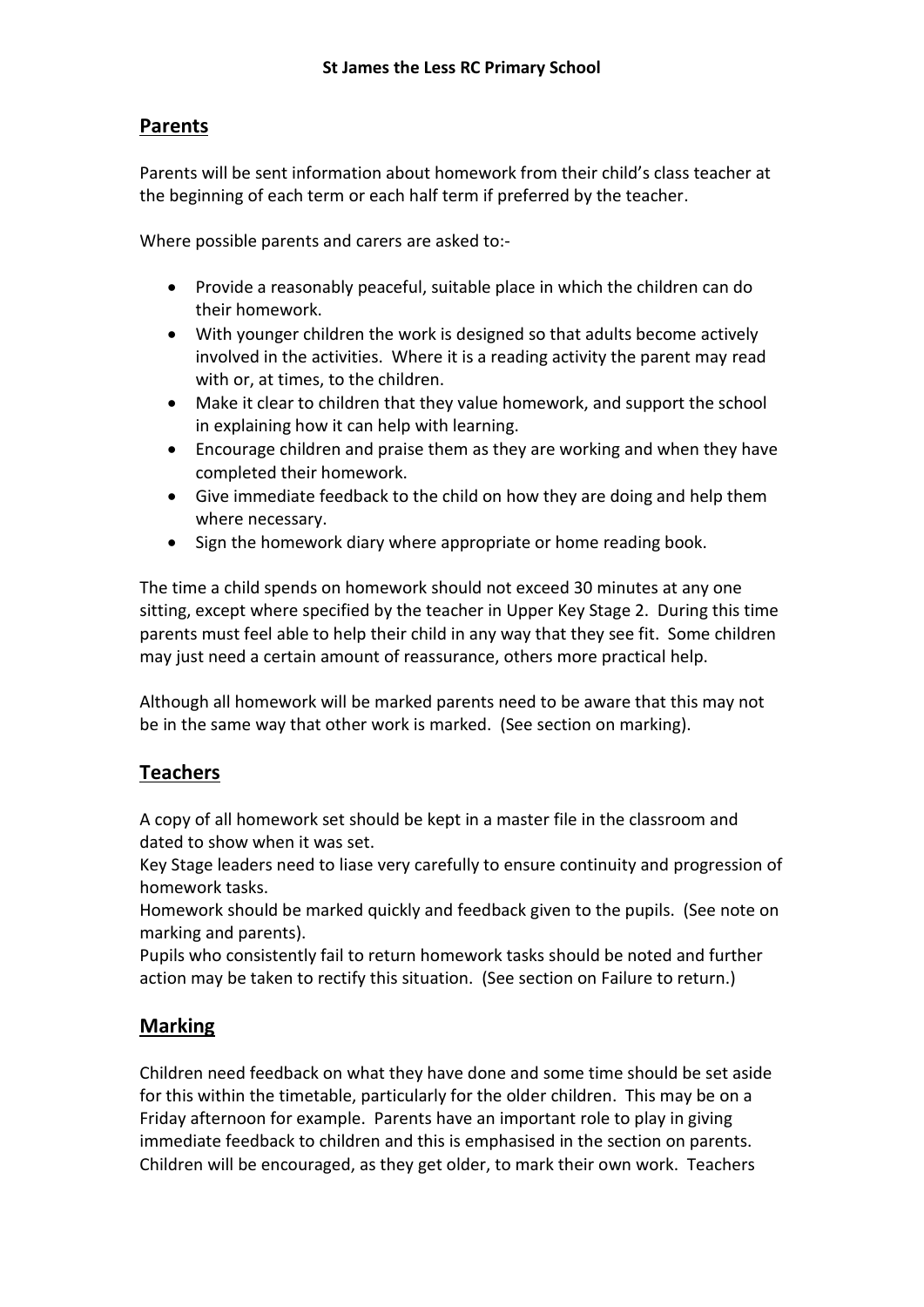need to ensure that all homework is marked, though it will not always be possible for detailed marking to take place. At St James the Less we use a range of different approaches to marking work and, occasionally, this may be done collaboratively through peer marking (the children provide praise and points for improvement on each others' work)

Completed Homework is sent back home after it has been marked. This gives further immediate feedback.

Spellings: Completed spelling tests will be sent home each week to illustrate how the children have performed and, if necessary, provide an opportunity to revisit some of the words the children are still unsure about.

# **SEN**

SEN children are entitled to the same homework as their peers as often as possible. However, they may benefit from other work suited to their individual needs. This may mean that some children will receive different tasks to the rest of their class from time to time. Homework is not used as an attempt to 'catch up' with their class.

# **Failure to Return Homework**

- The teacher will note children who regularly fail to bring homework back, without reasonable excuse.
- Reasons as to why this is happening will be sought.
- Parents will be contacted.
- Parents may be invited into school to discuss reasons.
- Children may be asked to complete homework at playtimes subject to parental approval

# **Monitoring and Evaluation**

The staff, in accordance with the notes above, will monitor the homework. The headteacher will also be checking that homework is consistently set across year groups and that the standard of Homework being set is good. St James the Less accepts that homework policies are not mandatory as specified by recent changes in education but all teachers recognise the need for a unified progression of homework expectation which will aid parents in supporting their child's learning. Teachers are encouraged to use homework to demonstrate the weekly learning taking place in their classroom.

This policy will be reviewed alongside all curriculum innovations but no less than every four years.